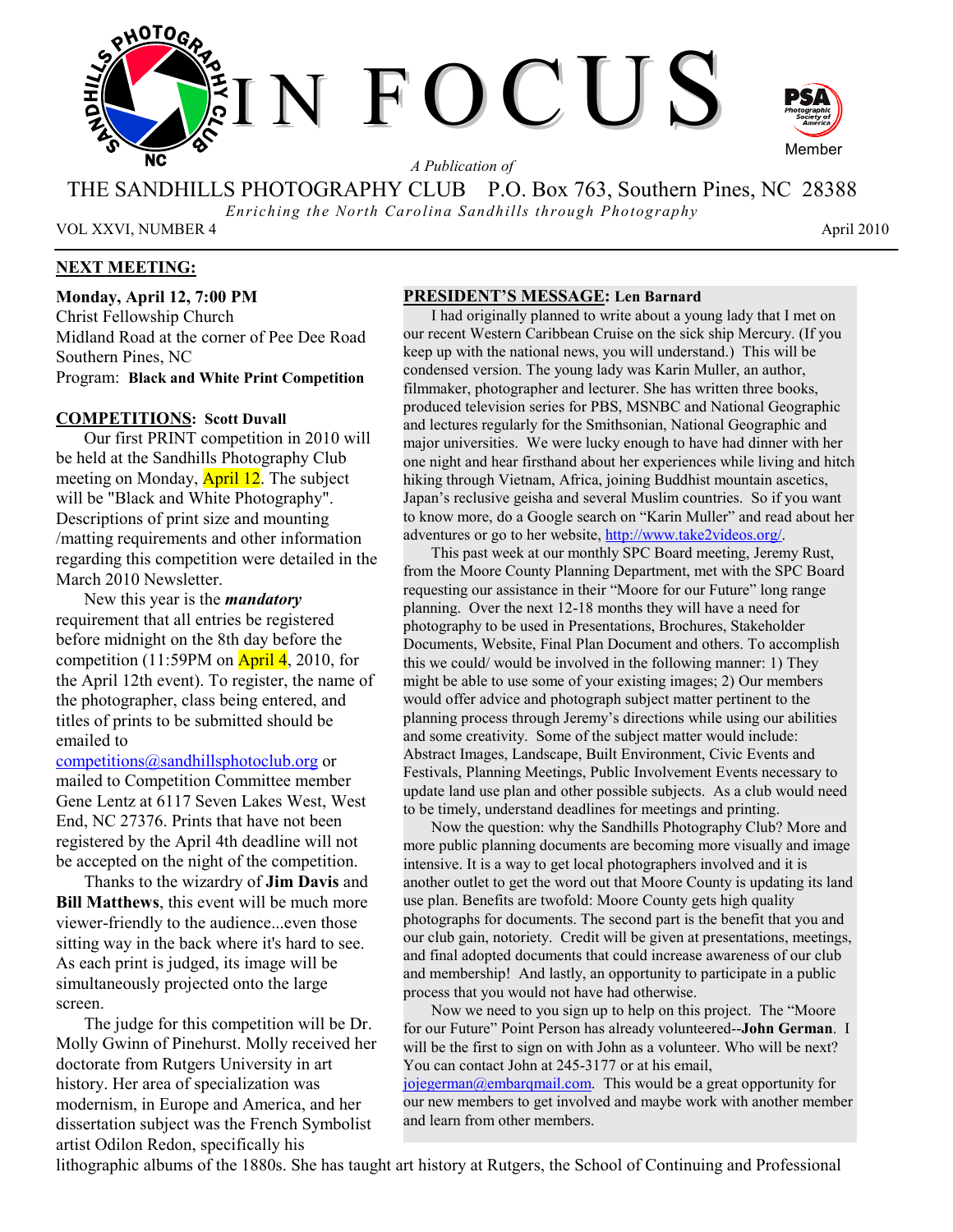Studies at New York University, and the Dallas Museum of Art. Since she and her husband retired to the Sandhills four years ago, she has lectured at Weymouth as part of the Fine Arts Lecture Series and has taught at Sandhills Community College in their Center for Creative Retirement. She was a featured speaker at the recent Palustris Festival. Molly and her husband are enthusiastic photography collectors, an avocation that began when the lived in the New York metropolitan area and regularly attended the Association of International Photography Art Dealers Photography Show. In addition, Molly has written and lectured on 19th century British photographers and the work of Alfred Stieglitz and his circle.

On June  $14$ , 2010, we will hold a DIGITAL competition where any subject within competition guidelines is acceptable. The objective of this event is to "level the playing field" for photographers from point-and-shooters to those with high-end equipment. It is the initial captured image that counts. Therefore digital manipulations are limited only to cropping and resizing. Photographs shot in RAW format should be processed "As Shot." Two images taken within three (3) years of June 14, 2010, may be entered by each member.

The Sandhills Photography Club "COMPETITION MANUAL" has been revised and will be appearing on the club's website. This version replaces the 2007 edition and has the latest rules, procedures and helpful information to participate in club photo competitions. We thank **Brady Smith**, **Jim Davis** and **Jim Smith** for many hours of work upgrading the club's manual.

#### **PROGRAMS: Jim Davis**

The May 10th program will feature a DVD slide show titled "Florals, Nature and Wildlife" produced by **Jim Smith** and **Gary Magee**. The program was put together as a result of a request of the Foxfire Garden Club for the SPC to put on an entertaining slide program for their January 2010 meeting. Jim and Gary used the software **ProShow Producer** by **Photodex** to produce a just under 20 minute show utilizing 248 slides. The slide images were provided by 26 SPC members. The slide show incorporates a musical soundtrack, several slide transitional effects and individual image motion effects. At the conclusion of the showing, a short presentation on the mechanics of producing shows using the software will be given.

The evening's program will conclude with a slide show presented by Frank Pierce of pictures taken by Frank a year ago on his trip to Northern Ireland to visit Southern Pines' sister community. Many of you know Frank from having prints made or taking art classes from him at A Southern Studio in Southern Pines.

The July program will be presented by Juan Pons and will include two subjects: one on improving our nature photography techniques and one on using live view and video features of recent model DSLR cameras. Several model DSLR cameras now have these features and

### **SCAVENGER HUNT: Jill Margeson**

Join the spring Scavenger Hunt! This is a fun event! It is meant to get you out of a picture-taking rut and make you focus on things that you might otherwise not give a second glance. Maybe you will even learn a little more about your camera and find some hidden natural treasures at the SCC gardens! Participants will be e-mailing four (4) pictures from the six (6) topics before the May 28th deadline. Come to the workshop on June 5, 9:00-11:00 AM, and find out how you are doing in a fun, helpful, tension-free atmosphere. Get topics and directions at the April meeting, or look at www.sandhillsphotoclub.org under "Field Trips."

this part of program should be of interest if you have purchased a new DSLR or are considering buying one in the future. Juan is a professional photographer and lives in Pittsboro, NC. You can learn more about him and his work from his website: http://wildnaturephoto.com/

#### **WORKSHOPS: Bill Matthews**

*Lightroom 3* with **Glenn Gilchrist** is set for Saturday, May 15, 9:00 AM, in the Burlingame Room at the Sandhills Community College Horticultural Center. Lightroom 3 Beta 2 was released on March 23 and is available for free on the Adobe website. Lightroom is for anyone who wants to organize, "develop", print or display digital images, and is ideally suited for much of what Photoshop and Elements were used for in the past. In fact, unless you use Layers, Masks and Filters, you may never use Photoshop again. And if you do, the two systems work hand in hand.

Since much of the first session (last year, May 30) was devoted to the organizational and key wording aspects of Lightroom, in this session Glenn will focus mostly on processing and presentation (Develop/Print/Web Gallery). Specifically we will cover:

- Exposure, Recovery, Fill Light, Histogram
- Clarity, Vibrance, Saturation
- Brightness, Contrast, Tone Curves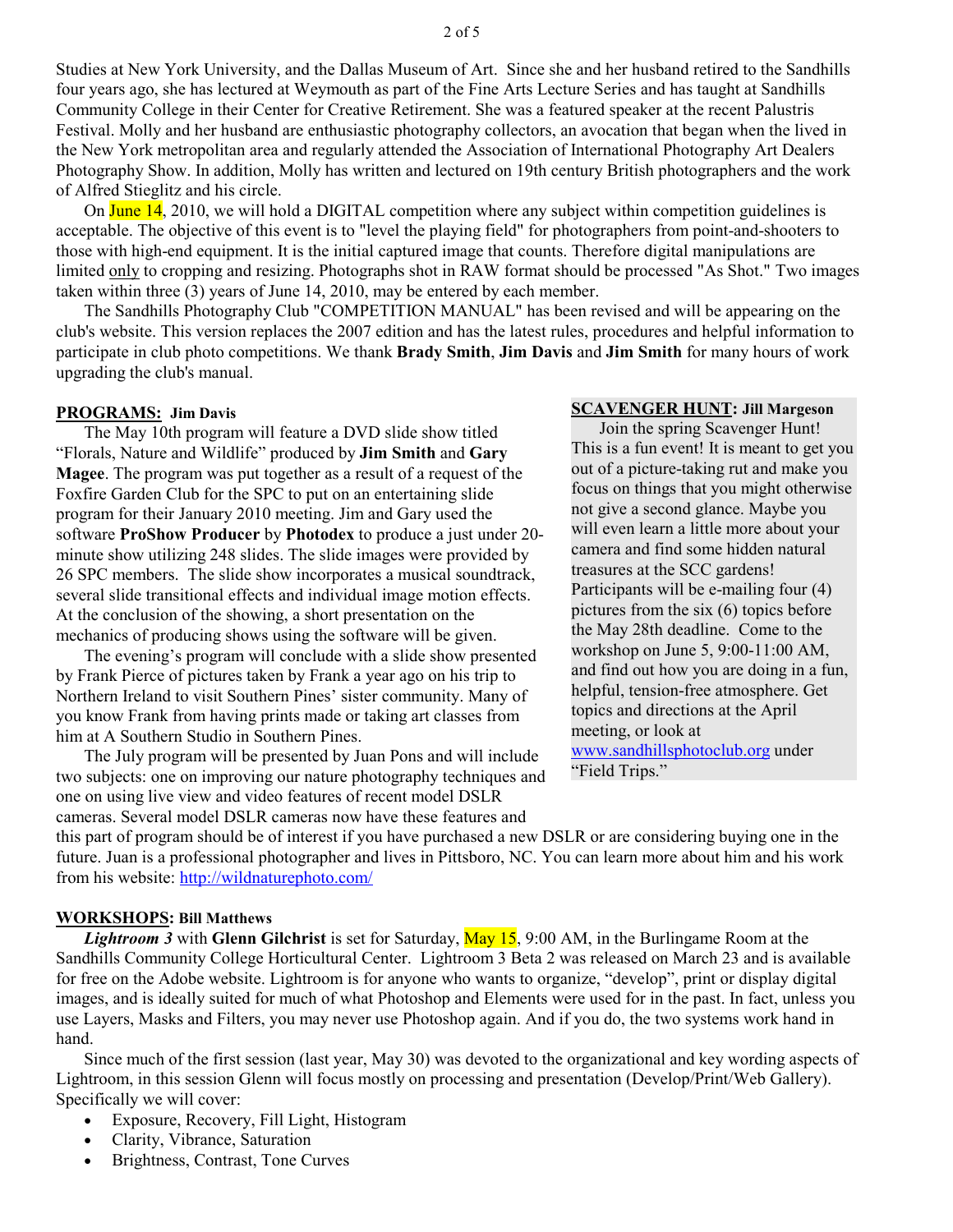- Hue, Saturation, Luminance
- Split Toning
- Sharpening and Noise Reduction
- Effects Sharpening, Noise Reduction, Vignetting, Presets
- Cropping, Red Eye Removal, Spot Removal
- Graduated Filter and Adjustment Brush
- Import, Export

This sounds like a lot, but with Lightroom it is very easy. Bring your laptop loaded with Beta 2 and a few images so you can work along.

As a special feature we will spend the last half hour doing a live studio session with the camera "tethered" directly to Lightroom via a USB cable. We will use remote camera activation to take some macro shots and watch as they appear directly in Lightroom for instant, detailed evaluation. No more discovering poor exposure or depth of field settings after it is too late. Glenn will soon be sending more information and contacting all members for signup by email. If there is sufficient interest, Glenn has offered to form a "working group" to continue working with Lightroom in more detail in the weeks that follow this workshop.

*Flower Photography at the Sandhills Community College Horticultural Gardens* is set for Saturday, **June 19**, 9:00 AM to 12 noon. This special workshop, a joint effort of our club and the Sandhills Community College Horticultural Society, will promote the flower photography opportunities available at the Horticultural Gardens, welcome beginning photographers and be open to the public. The opening session in the Burlingame Room will present the basics of flower photography and will be followed by photography in the gardens where members of the Photography Club and the Horticultural Society will be ready to assist with photo technique and flower identification. An impressive variety of flowers should offer numerous photo opportunities. Newcomers to flower photography are welcome. This special workshop, promoted by the college, will be open to the public. Photography Club and Horticultural Society members are free, but non-members will be charged \$5 by the college. Space is limited and all must register at the college by calling Tricia Mabe at 695-3882. For more information please contact **Jill Margeson** (673-1497) or **Bill Matthews** (692-8254).

Additional workshops currently being planned for this year include

- *Artistic Composition* with Mike Stratil (September date TBD)*.*
- *Basic Photography, Resizing & RAW Revisited* with **Bill Matthews** (Fall date TBD)*.*
- A *Photoshop* topic in an SCC Computer lab with **Bob Biamonte** (Fall date TBD)*.*

Suggestions for workshops are always appreciated. Please pass them on to Bill Matthews, 692-8254 or wmatth@embarqmail.com.

### **SPRING FIELD TRIP: Jill Margeson**

**It's almost time for the spring beach trip!** More information at the April Meeting! Call or email if you haven't signed up yet or have questions: **Kathy Green** 585-0190 or klg1309@aol.com or **Jill Margeson** 673-1497 or pennyjill@nc.rr.com

Here is MY trip schedule:

# *Tuesday, April 20*

- Allow about  $3\frac{1}{2}$  hours for the drive to Murrells Inlet
- Check into the Hampton Inn -3:00 PM is official time for check-in
- Buy a ticket to Brookgreen Gardens (hotel has discounts, ticket good for 7 days)
- Spend some time in the gardens /beach/state park/Pauleys Island/Inlet area
- Come to the lobby for wine and nibbles and socializing at 5:00 PM
- Walk over to dinner at Carrabba's Italian at 6:00PM
- Come back to the lobby for a slide show and talk by Sean Thompson at 8:00PM

# *Wednesday, April 21*

- Next morning have a great breakfast downstairs
- Leave for Georgetown and  $3\frac{1}{2}$  hr boat trip by 9:00 AM
- Eat lunch in Georgetown about 2:00PM
- Afternoon and evening free to return to gardens (open until 8:00PM)/explore/photograph

### *Thursday, April 22*

- Early breakfast-join the group for carnivorous plant walk leave at 7:30AM for ½ hr ride
- Hotel check out at 11:00AM; explore Conway/Myrtle beach aquarium/shop/ drive home; look at my GREAT SHOTS!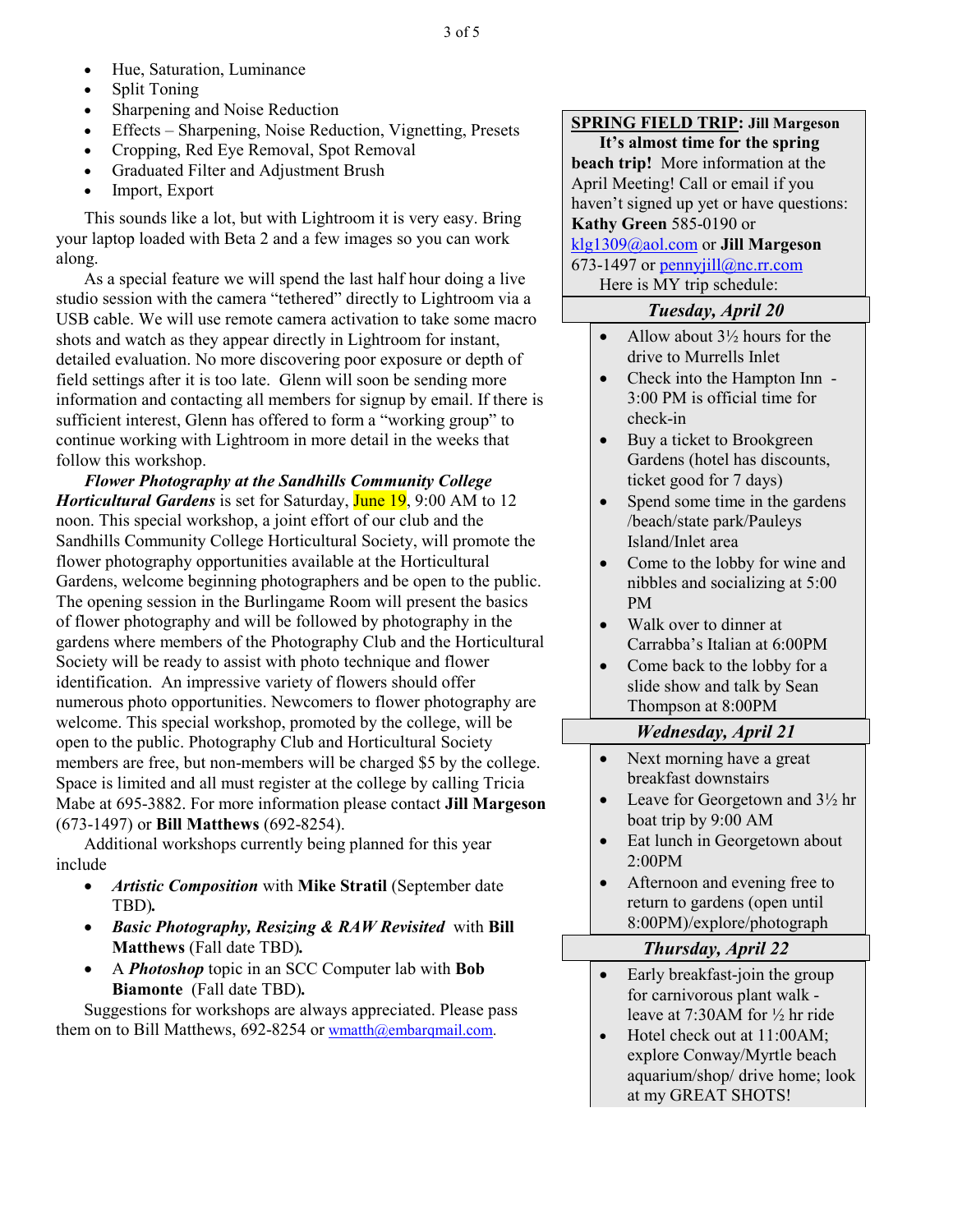### **MEMBERSHIP: Alison Earl**



 As of the end of the March 2010 meeting, we are at **92** paid members, along with our five (5) honorary members! By our count we had **64** people at our March presentation by Scott Zigler on *Photos of the Northwest*!

 **NEW MEMBERS:** Our new members at the March meeting were: **Lana Rebert, Sarah Wolf, Lisa Messina and Susan Capstick**.

 **Lana Rebert** has taken several college courses and has gone to a number of workshops on photography. Lana (rhymes with Dana) has a Canon EOS 5D camera and loves to photograph children. She is hoping to gain knowledge, fun and

friendship from her membership with our club and moved here from Portola Valley, California (35 miles south of San Francisco) back in January.

**Sarah (aka Kiki) Wolf** considers herself a beginner, and is currently using (film) Canon T50 and (digital) Olympus SP-590 UZ cameras. Her favorite subjects are people and water. She hopes to gain some technical knowledge of photography, both film and digital, based on the successes and challenges other members have experienced, along with making new friends! She has lived in this area for seven years, coming here from California, by way of Guam, Ohio, Kentucky, and Missouri.

Please join me in welcoming them all!

**NOTICE:** If you have any changes to your information (address, email, phone, etc) *PLEASE* let me know and I will let the rest of the board know. I keep a roster of all members and their information. Email me at theearls@nc.rr.com or call at home (910) 215-0316. Thanks!

#### **LIBRARY: Gisela Danielson**

**TWO CLICKS ONLY!** Go to our website http://www.sandhillsphotoclub.org/index.html, click on LIBRARY, click on the CATALOG DRAWER and find a wealth of educational books and DVDs. Maybe you want to check out THE DIGITAL PHOTOGRAPHY BOOK, #1, #2, and #3 by Scott Kelby. All three books are a great choice for new and experienced photographers.

You may borrow books and/or DVDs/CDs. Place your order via email, gdanielson@nc.rr.com, or call me, 673-0521. Your order will be ready for pick-up at the next SPC meeting and is due the following month.

#### **EXHIBITS: June White**

Every other year the Sandhills Photography Club provides an exhibit of their work at the Campbell House. This year the exhibit will open on Sept. 4 with a reception for the public hosted by the club. A theme for this exhibit is still to be determined. It will be broad enough to encompass a wide range of photographic styles and interests. So keep this in mind as you are out shooting over the next few months. One of the guidelines for the show is that work displayed will not have been on exhibit in the past. More detail information will be coming in the May newsletter.

#### **2010 SPC Board Members**

| President                    | Len Barnard                   | 673-2135 |
|------------------------------|-------------------------------|----------|
| Vice President               | Jim Davis                     | 673-7017 |
| Secretary                    | Tom Reedy                     | 295-2674 |
| Treasurer                    | Dave Verchick                 | 246-2080 |
| <b>Past President</b>        | Don Hiscott                   | 295-9544 |
| Programs                     | Jim Davis                     | 673-7017 |
| Competition                  | <b>Scott Duvall</b>           | 673-1501 |
| Exhibitions                  | June White                    | 692-6385 |
| Hospitality                  | <b>Bill Sheppard</b>          | 944-1219 |
| Publicity                    | <b>Ann Stokes</b>             | 235-0950 |
| Workshops                    | <b>Bill Matthews</b>          | 692-8254 |
| Newsletter                   | Ann Stephens                  | 673-2091 |
| Library                      | Gisela Danielson              | 673-0521 |
| PSA Rep                      | Jim Smith                     | 673-4744 |
| Membership                   | Alison Earl                   | 215-0316 |
| Website                      | <b>Brady Smith</b>            | 947-3946 |
| Club Photographer Donna Ford |                               | 295-5301 |
| Field Trips                  | Kathy Green (Spring) 525-0190 |          |
|                              | Dave Powers (Fall) 692-2539   |          |
| Day Trips                    | Mike Stratil                  | 949-6518 |
| <b>Scavenger Hunt</b>        | Jill Margeson                 | 673-1497 |
|                              |                               |          |